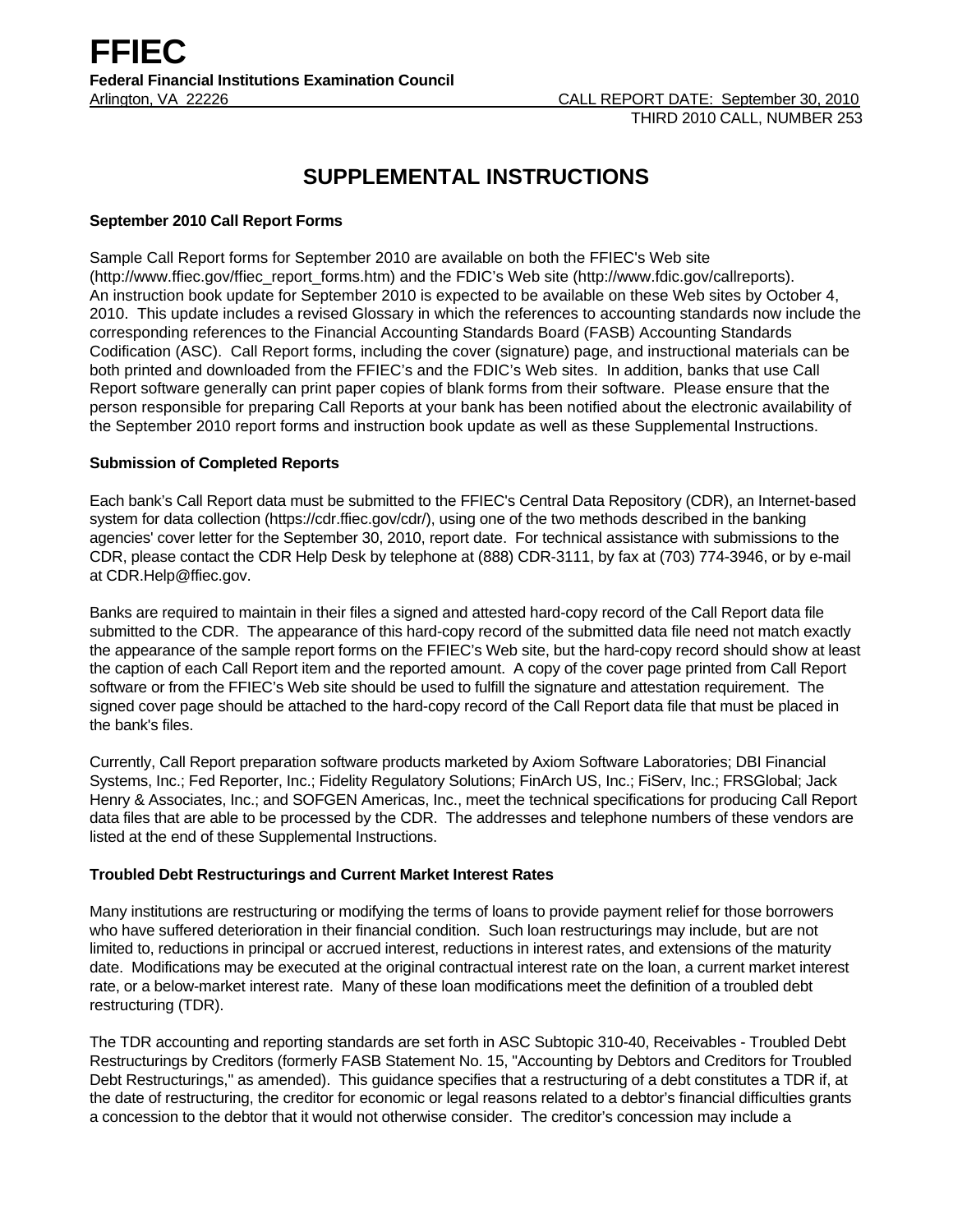restructuring of the terms of a debt to alleviate the burden of the debtor's near-term cash requirements, such as a modification of terms to reduce or defer cash payments required of the debtor in the near future to help the debtor attempt to improve its financial condition and eventually be able to pay the creditor.

Because the stated interest rate charged the borrower after a loan restructuring may be greater than or equal to interest rates available in the marketplace for similar types of loans at the time of the restructuring, some institutions have concluded that these restructurings are not TDRs. In making this determination, these institutions may not have considered all of the facts and circumstances associated with the loan modification besides the interest rate. When evaluating a loan modification to a borrower experiencing financial difficulties, an analysis of all facts and circumstances is necessary to determine whether the bank has made a concession to the borrower with respect to the market interest rate (or has made some other type of concession that could trigger TDR accounting and disclosure, for example, terms or conditions outside of the bank's policies or common market practices) and, if so, how the modified or restructured loan should be reported in the Call Report.

Generally, a restructured loan yields a current market interest rate if the restructuring agreement specifies an interest rate greater than or equal to the rate that the institution was willing to accept at the time of the restructuring for a new loan with comparable risk. A restructured loan does not yield a market interest rate simply because the interest rate charged under the restructuring agreement has not been reduced. In addition, when a modification results in an increase (either temporary or permanent) in the contractual interest rate, the increased interest rate cannot be presumed to be an interest rate that is at or above market. Therefore, in determining whether a loan has been modified at a market interest rate, an institution should analyze the borrower's current financial condition and compare the rate on the modified loan to rates the institution would charge customers with similar financial characteristics on similar types of loans. This determination requires the use of judgment and should include an analysis of credit history and scores, loan-to-value ratios or other collateral protection, the borrower's ability to generate cash flow sufficient to meet the repayment terms, and other factors normally considered when underwriting and pricing loans.

Likewise, a change in the interest rate on a modified or restructured loan does not necessarily mean that the modification is a TDR. For example, a creditor may lower the interest rate to maintain a relationship with a debtor that can readily obtain funds from other sources. To be a TDR, the borrower must also be experiencing financial difficulties. The evaluation of whether a borrower is experiencing financial difficulties is based upon individual facts and circumstances and requires the use of judgment when determining if a modification of the borrower's loan should be accounted for and reported as a TDR.

An institution that restructures a loan to a borrower experiencing financial difficulties at a rate below a market interest rate has granted a concession to the borrower that results in the restructured loan being a TDR. (As noted above, other types of concessions could also result in a TDR.) In the Call Report, until a loan that is a TDR is paid in full or otherwise settled, sold, or charged off, the loan must be reported in the appropriate loan category in Schedule RC-C, part I, items 1 through 9, and in:

- Schedule RC-C, part I, Memorandum item 1, if it is in compliance with its modified terms, or
- Schedule RC-N, Memorandum item 1, if it is not in compliance with its modified terms.

However, a loan that is a TDR (for example, because of a modification that includes a reduction in principal) that yields a market interest rate at the time of restructuring (and is in compliance with its modified terms need not continue to be reported as a TDR in Schedule RC-C, part I, Memorandum item 1, in calendar years after the year in which the restructuring took place. To be considered in compliance with its modified terms, a loan that is a TDR must not be in nonaccrual status and must be current or less than 30 days past due on its contractual principal and interest payments under the modified repayment terms.

A loan restructured in a TDR is an impaired loan. Thus, all TDRs must be measured for impairment in accordance with ASC Subtopic 310-10, Receivables – Overall (formerly FASB Statement No. 114, "Accounting by Creditors for Impairment of a Loan," as amended), and the Glossary entry for "Loan Impairment."

For further information, see the Glossary entry for "Troubled Debt Restructurings" and the instructions for Schedules RC-C, part I, and RC-N.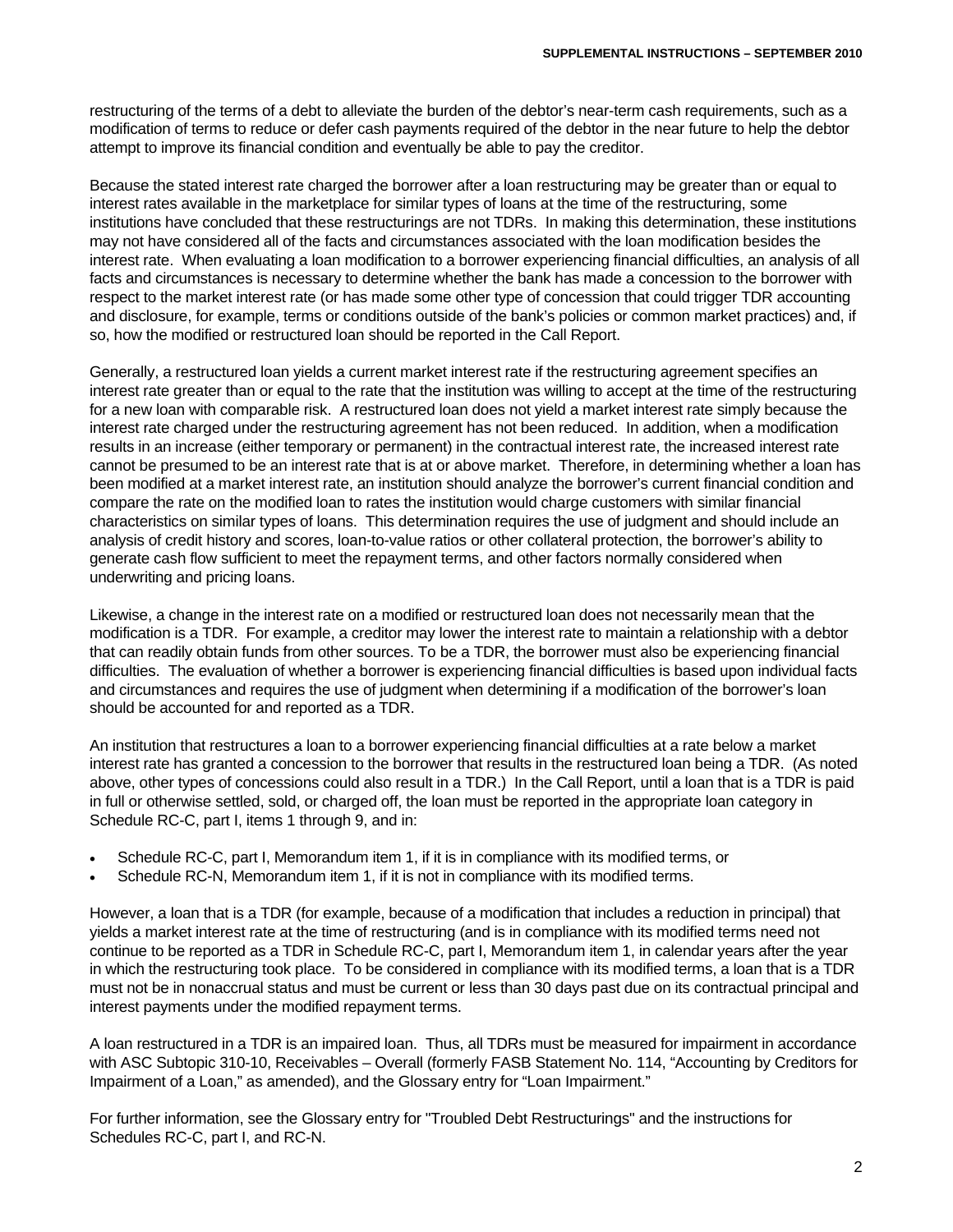## **Reporting Loans Subject to a Blanket Lien Agreement**

Banks report the amount of pledged loans and leases (not held for trading) in Schedule RC-C, part I, Memorandum item 14. When a bank is subject to a blanket lien arrangement, or has otherwise pledged an entire portfolio of loans, to secure its Federal Home Loan Bank advances, it should report the amount of the entire portfolio of loans subject to the blanket lien in Memorandum item 14. Any loans within the portfolio that have been explicitly excluded, or specifically released, from the lien, and that the bank has the right, without constraint, to repledge to another party should not be reported as pledged in Memorandum item 14 unless such loans have been repledged.

## **Reporting Term Deposits**

The Term Deposit Facility (TDF) is a program through which the Federal Reserve Banks offer interest-bearing term deposits to eligible institutions. A term deposit is a deposit with a specific maturity date. Term deposits offered through the TDF should be treated as balances due from a Federal Reserve Bank for Call Report purposes. Accordingly, term deposits should be reported in Schedule RC, Balance Sheet, item 1.b, "Interest-bearing balances," and in Schedule RC-A, Cash and Balances Due From Depository Institutions, item 4, "Balances due from Federal Reserve Banks," on the FFIEC 031 and FFIEC 041 reporting forms. The earnings on these term deposits should be reported in Schedule RI, Income Statement, item 1.c, "Interest income on balances due from depository institutions."

### **Reporting Purchased Subordinated Securities in Schedule RC-S**

In item 9 of Schedule RC-S, Servicing, Securitization, and Asset Sale Activities, the agencies collect data on the maximum amount of banks' credit exposures arising from credit enhancements they have provided to other institutions' securitization structures, including those used in structured finance programs (other than asset-backed commercial paper programs, which are covered in Memorandum item 3 of the schedule). The types of credit enhancements to be reported in item 9 include purchased subordinated securities. Examples of purchased subordinated securities include, but are not limited to, the mezzanine and subordinate tranches of private-label mortgage-backed securities and collateralized debt obligations. A so-called senior tranche of a securitization or structured finance program is not a subordinated security provided it cannot absorb credit losses prior to another designated senior tranche. Banks should ensure that they report in Schedule RC-S, item 9, the carrying value of their holdings of purchased subordinated securities issued in connection with other institutions' securitization and structured finance transactions (other than asset-backed commercial paper programs). Holdings of purchased subordinated securities that serve as credit enhancements for asset-backed commercial paper programs should be reported in Memorandum item 3.a of Schedule RC-S.

### **Prepaid Deposit Insurance Assessments**

In November 2009, the FDIC adopted a final rule requiring insured depository institutions (except those that are exempted) to prepay an FDIC-determined estimate of their quarterly risk-based deposit insurance assessments for the fourth quarter of 2009, and for all of 2010, 2011, and 2012, on December 30, 2009. Each institution's regular risk-based deposit insurance assessment for the third quarter of 2009, which is paid in arrears, also was payable on December 30, 2009. The amount of the prepaid assessment was included on the certified statement invoices for the third quarter of 2009, which were available on FDIC*connect*, the FDIC's e-business portal, as of December 15, 2009.

Each bank should record the estimated expense for its regular quarterly risk-based assessment for each calendar quarter through a charge to expense during that quarter and a corresponding credit to its prepaid assessments asset (or to an accrued expense payable if it has no prepaid assessments asset). In general, as a result of the interaction between the prepaid assessments and the regular quarterly assessments, the remaining amount of the prepaid assessments asset that a bank should report as a prepaid expense in its September 30, 2010, Call Report should be:

The total amount of its prepaid deposit insurance assessments (paid December 30, 2009);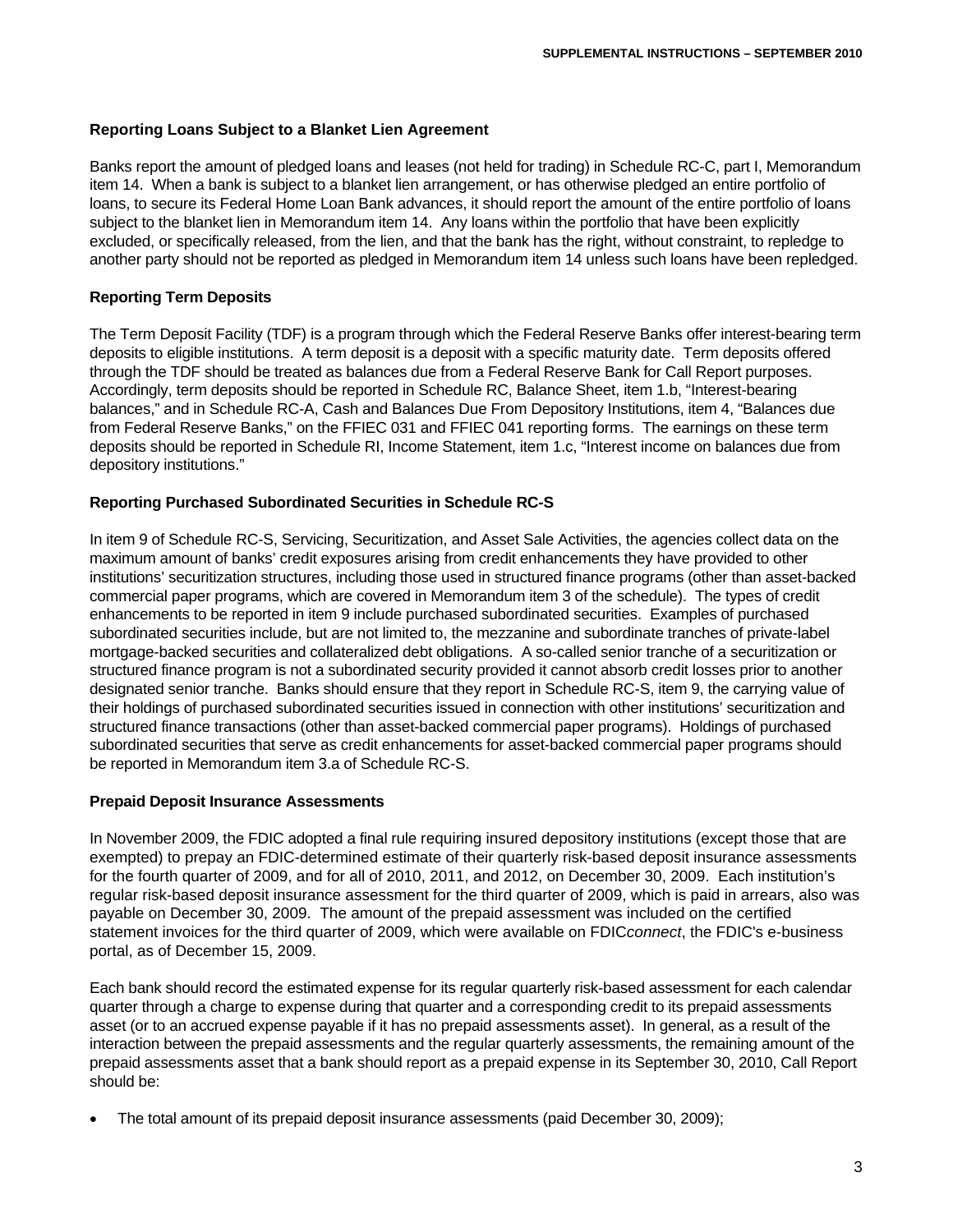- Less the actual amount of its regular quarterly assessments for the fourth quarter of 2009 and the first two quarters of 2010 (shown on its certified statement invoices for these three quarters, which were available on FDIC*connect* as of March 15, June 15, and September 15, 2010); and
- Less the estimated amount of its regular quarterly assessment for the third quarter of 2010 (which should have been accrued as a charge to expense during the third quarter).

This prepaid expense asset should be reported in Schedule RC-F, item 6, "All other assets," and, if it is greater than \$25,000 and exceeds 25 percent of the amount reported in item 6, it also should be reported in Schedule RC-F, item 6.f, "Prepaid deposit insurance assessments." The year-to-date deposit insurance assessment expense for 2010 should be reported in Schedule RI, item 7.d, "Other noninterest expense."

The banking agencies' risk-based capital standards permit an institution to apply a zero-percent risk weight to claims on U.S. Government agencies. When completing Schedule RC-R, Regulatory Capital, a bank may assign a zero-percent risk weight to the amount of its prepaid deposit insurance assessments asset in item 42 of this schedule.

For further information on the FDIC's prepaid assessments final rule, banks should refer to FDIC Financial Institution Letter (FIL) 63-2009 at http://www.fdic.gov/news/news/financial/2009/fil09063.html. For further guidance on reporting regular quarterly deposit insurance assessments, banks should refer to the Call Report Supplemental Instructions for September 30, 2009, at

http://www.ffiec.gov/PDF/FFIEC\_forms/FFIEC031\_041\_suppinst\_200909.pdf.

#### **Accounting for Financial Asset Transfers and Variable Interest Entities**

Amendments to FASB ASC Topics 860, Transfers and Servicing, and 810, Consolidation, resulting from Accounting Standards Update (ASU) No. 2009-16 (formerly FASB Statement No. 166, *Accounting for Transfers of Financial Assets* (FAS 166)) and ASU No. 2009-17 (formerly FASB Statement No. 167, *Amendments to FASB Interpretation No. 46(R)* (FAS 167)), respectively, have changed the way entities account for securitizations and special purpose entities. ASU No. 2009-16 (formerly FAS 166) revised former FASB Statement No. 140, *Accounting for Transfers and Servicing of Financial Assets and Extinguishments of Liabilities*, by eliminating the concept of a "qualifying special-purpose entity," creating the concept of a "participating interest" (which is discussed more fully in the following section), changing the requirements for derecognizing financial assets, and requiring additional disclosures. ASU No. 2009-17 (formerly FAS 167) revised former FASB Interpretation No. 46(R), *Consolidation of Variable Interest Entities*, by changing how a bank or other company determines when an entity that is insufficiently capitalized or is not controlled through voting or similar rights, i.e., a "variable interest entity" (VIE), should be consolidated.

In general, amended Topics 860 and 810 both take effect as of the beginning of each bank's first annual reporting period that begins after November 15, 2009, for interim periods therein, and for interim and annual reporting periods thereafter (i.e., as of January 1, 2010, for banks with a calendar year fiscal year). Earlier application is prohibited. Banks are expected to adopt amended Topics 860 and 810 for Call Report purposes in accordance with the effective date of these two standards. Revised Glossary entries for "Transfers of Financial Assets" and "Servicing Assets and Liabilities" that incorporated the provisions of amended Topics 860 and 810 and a new Glossary entry for "Variable Interest Entities" were included in the Call Report instruction book update for June 2010.

The assets and liabilities of consolidated VIEs should be reported on the Call Report balance sheet (Schedule RC) in the balance sheet category appropriate to the asset or liability. Similarly, the interest and noninterest income and expenses of consolidated VIEs, including provisions for loan and lease losses, should be reported on the Call Report income statement (Schedule RI) in the category appropriate to the income or expense. Because Schedules RC and RI do not enable a bank to present separately (a) the assets of a consolidated VIE that can be used only to settle obligations of the consolidated VIE, (b) the liabilities of a consolidated VIE for which creditors do not have recourse to the general credit of the primary beneficiary, and (c) the related income and expenses, a bank that consolidates a VIE may wish to report on such items in the Call Report's Optional Narrative Statement.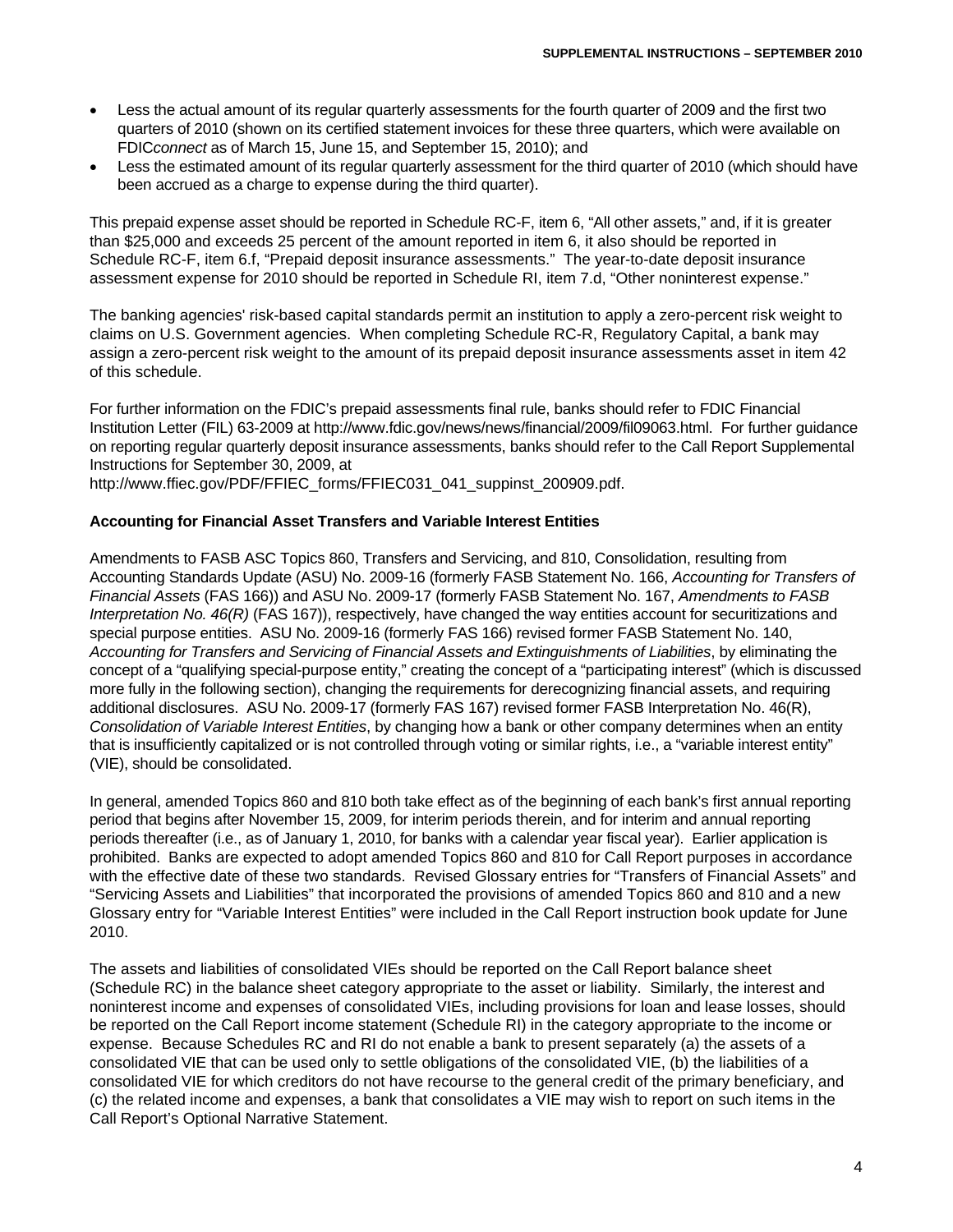On January 28, 2010, the federal banking agencies published a final rule amending their risk-based capital standards related to the FASB's adoption of the amendments to ASC Topics 860 and 810 (http://edocket.access.gpo.gov/2010/pdf/2010-825.pdf). The final rule eliminates the exclusion of certain consolidated asset-backed commercial paper programs from risk-weighted assets. It also provides an optional four-quarter transition mechanism related to the implementation of the consolidation requirements under amended ASC Topic 810 for certain VIEs that were used in securitization and structured finance transactions that took place before the effective date of the new accounting standards. In general, the transition mechanism applies to qualifying VIEs and consists of an optional two-quarter delay in implementation followed by an optional two-quarter partial implementation of the effect of amended ASC Topic 810 on risk-weighted assets and the allowance for loan and lease losses (ALLL) includable in Tier 2 capital. The transition mechanism does not apply to the leverage capital ratio nor does it apply to loan participations. For information on reporting riskweighted assets and the ALLL in Call Report Schedule RC-R, Regulatory Capital, in accordance with the optional transition mechanism, banks electing to adopt this mechanism should refer to the "Reporting Guidance for the Optional Transition Mechanism for Risk-Based Capital Requirements Associated with the Implementation of FAS 166 and FAS 167" on the FFIEC's Web site at http://www.ffiec.gov/ffiec\_report\_forms.htm.

### **Accounting for Loan Participations**

Amended ASC Topic 860 (formerly FAS 166) modified the criteria that must be met in order for a transfer of a portion of a financial asset, such as a loan participation, to qualify for sale accounting. These changes apply to transfers of loan participations on or after the effective date of amended ASC Topic 860 (discussed above), including advances under lines of credit that are transferred on or after the effective date of amended ASC Topic 860 even if the line of credit agreements were entered into before this effective date. Therefore, banks with a calendar year fiscal year must account for transfers of loan participations on or after January 1, 2010, in accordance with amended ASC Topic 860. In general, loan participations transferred before the effective date of amended ASC Topic 860 (January 1, 2010, for calendar year banks) are not affected by this new accounting standard. Therefore, loan participations transferred before the effective date of amended ASC Topic 860 that were properly accounted for as sales under former FASB Statement No. 140 will continue to be reported as having been sold.

Under amended ASC Topic 860, if a transfer of a portion of an entire financial asset meets the definition of a "participating interest," then the transferor (normally the lead lender) must evaluate whether the transfer meets all of the conditions in this accounting standard to qualify for sale accounting. (In summary, these conditions are the isolation of the transferred assets from the transferor, the transferee's right to pledge or exchange the assets received, and the transferor's lack of effective control over the transferred assets.) In general, in order for a loan participation, whether retained by the lead lender or transferred to another party, to meet the definition of a participating interest in amended ASC Topic 860, it must have all of the following characteristics:

- It must represent a proportionate (pro rata) ownership interest in an entire financial asset;
- All cash flows received from the entire financial asset, except any cash flows allocated as compensation for servicing or other services performed (which must not be subordinated and must not significantly exceed an amount that would fairly compensate a substitute service provider should one be required), must be divided proportionately among the participating interest holders in an amount equal to their share of ownership;
- The rights of each participating interest holder (including the lead lender) must have the same priority, no interest is subordinated to another interest, and no participating interest holder has recourse to the lead lender or another participating interest holder other than standard representations and warranties and ongoing contractual servicing and administration obligations; and
- No party has the right to pledge or exchange the entire financial asset unless all participating interest holders agree to do so.

If a transfer of a portion of a financial asset does not meet the definition of a participating interest, both the lead lender transferring the nonqualifying participation and the party acquiring the nonqualifying participation must account for the transaction as a secured borrowing with a pledge of collateral on the Call Report balance sheet (Schedule RC). On the Call Report income statement (Schedule RI), the lead lender should report the interest earned on the entire financial asset (subject to the nonaccrual guidance in the Call Report instructions) as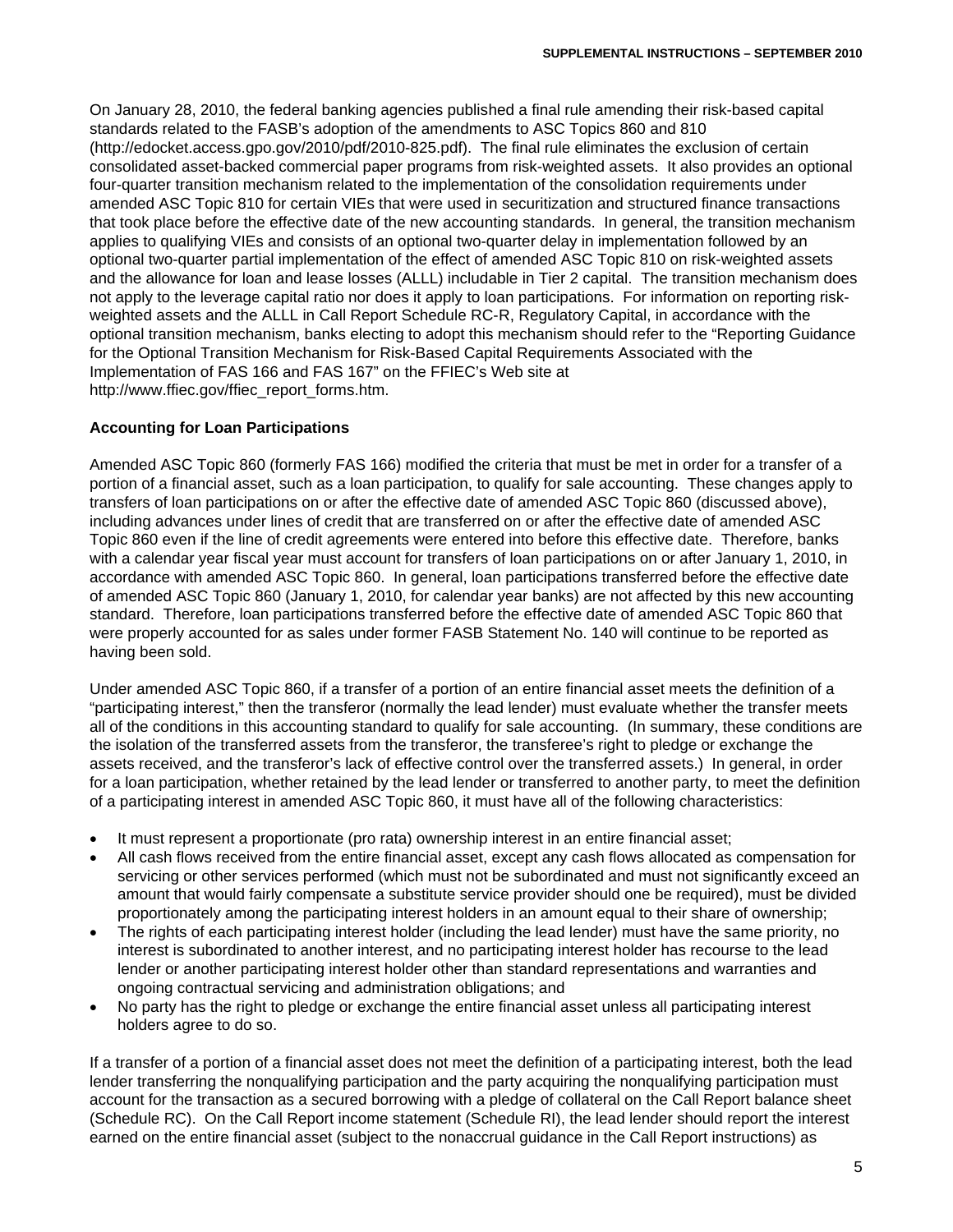interest income and the interest on the transferred nonqualifying participation, which is reported as a secured borrowing, as interest expense. This interest income and interest expense should not be reported net. In addition, when the financial asset in which a nonqualifying participation has been transferred is reported as a held-for-investment loan, the lead lender should include the entire loan in its determination of an appropriate level for the allowance for loan and lease losses and the related provision for loan and lease losses expense.

Under amended ASC Topic 860, so-called "last-in, first-out" (LIFO) and "first-in, first-out" (FIFO) participations in which all principal cash flows collected on the loan are paid first to one of the participants do not meet the definition of a participating interest. As a result, neither LIFO nor FIFO participations transferred after the effective date of amended ASC Topic 860 will qualify for sale accounting and instead must be reported as secured borrowings.

A revised discussion of loan participations in the Glossary entry for "Transfers of Financial Assets" that incorporates the provisions of amended ASC Topic 860 and addresses related reporting issues was included in the Call Report instruction book update for June 2010.

## **Accounting Standards Codification<sup>™</sup>**

In June 2009, the FASB issued Statement No. 168, *The FASB Accounting Standards CodificationTM and the Hierarchy of Generally Accepted Accounting Principles* (FAS 168), to establish the FASB Codification as the single source of authoritative nongovernmental U.S. generally accepted accounting principles (U.S. GAAP). The FASB Codification reorganizes existing U.S. accounting and reporting standards issued by the FASB and other related private-sector standard setters, and all guidance contained in the FASB Codification carries an equal level of authority. All previously existing accounting standards documents are superseded as described in FAS 168. All other accounting literature not included in the FASB Codification is nonauthoritative. The FASB Codification can be accessed at http://asc.fasb.org/.

The FASB Codification is effective for interim and annual periods ending after September 15, 2009. The agencies are in the process of incorporating the FASB Codification references into the Call Report instruction book. In the instruction book update for this quarter, the Glossary section of the instruction book has been revised by adding Codification references throughout while retaining references to the pre-Codification standards. Until this incorporation process has been completed for the entire instruction book, references in the Call Report instructions (including these Supplemental Instructions) to specific pre-Codification standards under U.S. GAAP (e.g., FASB Statements of Financial Accounting Standards, FASB Interpretations, Emerging Issues Task Force Issues, and Accounting Principles Board Opinions) should be understood to mean the corresponding reference in the FASB's Accounting Standards Codification. In addition, the agencies have published on the FFIEC's Web site a list of all pre-Codification references to authoritative accounting literature found in the Call Report instruction book (as updated in March 2010) and the corresponding FASB Codification references. This reference guide can be accessed at

http://www.ffiec.gov/pdf/ffiec\_forms/CodificationIntroduction\_201006.pdf.

### **Other-Than-Temporary Impairment**

When the fair value of an investment is less than its cost basis, the impairment is either temporary or other-thantemporary. To determine whether the impairment is other-than-temporary, a bank must apply other pertinent guidance in ASC Subtopic 320-10, Investments-Debt and Equity Securities – Overall; ASC Subtopic 325-20, Investments-Other – Cost Method Investments; and ASC Subtopic 325-40, Investments-Other – Beneficial Interests in Securitized Financial Assets (formerly paragraph 16 of FASB Statement No. 115, *Accounting for Certain Investments in Debt and Equity Securities*; FASB Staff Position (FSP) FAS 115-1 and FAS 124-1, *The Meaning of Other-Than-Temporary Impairment and Its Application to Certain Investments*; FSP FAS 115-2 and FAS 124-2, *Recognition and Presentation of Other-Than-Temporary Impairments*; paragraph 6 of Accounting Principles Board Opinion No. 18, *The Equity Method of Accounting for Investments in Common Stock*; Emerging Issues Task Force (EITF) Issue No. 99-20, *Recognition of Interest Income and Impairment on Purchased Beneficial Interests and Beneficial Interests That Continue to Be Held by a Transferor in Securitized Financial Assets*; and FSP EITF 99-20-1, *Amendments to the Impairment Guidance of EITF Issue No. 99-20*). Guidance on recently issued accounting standards on other-than-temporary impairment was incorporated in a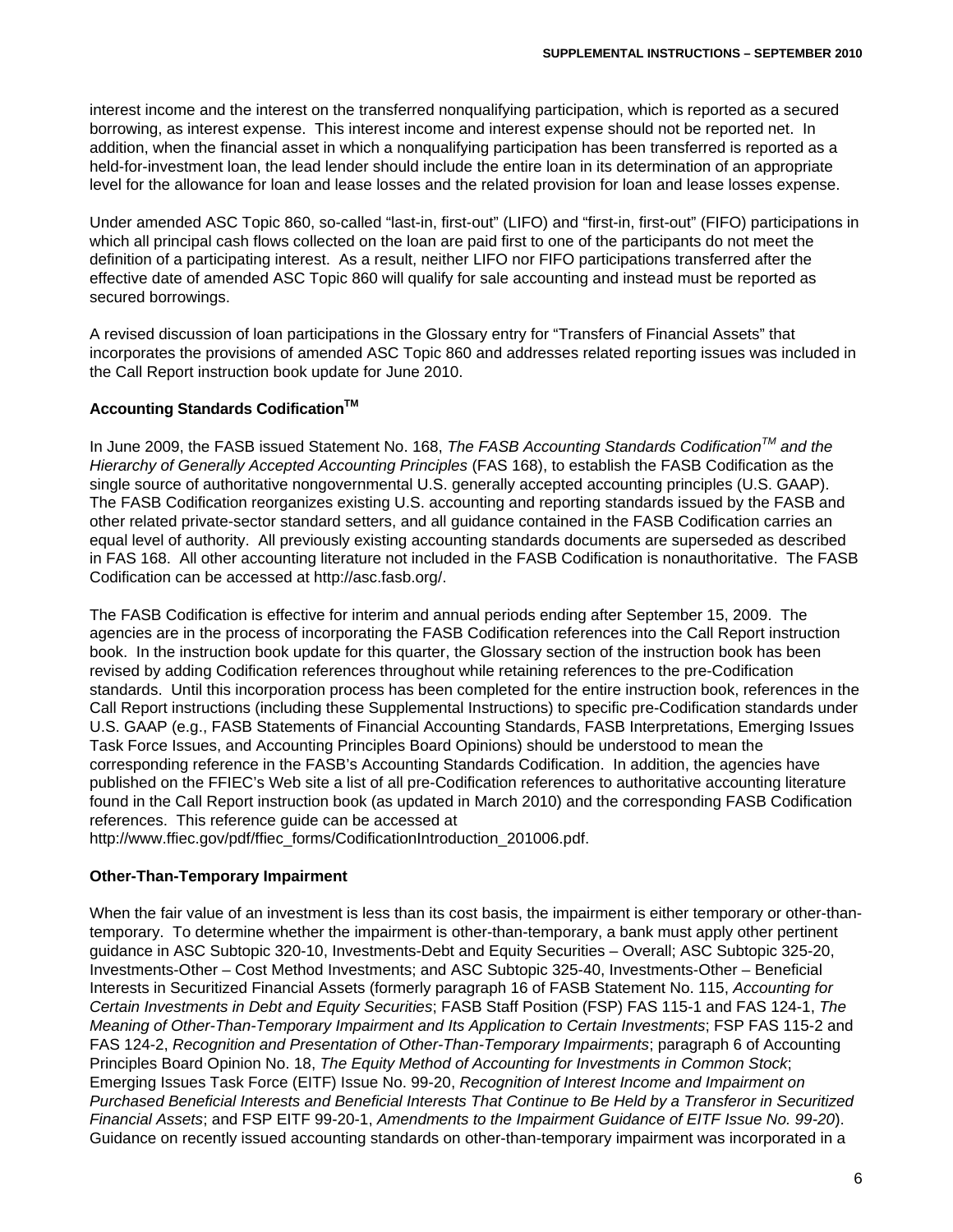revised Glossary entry for "Securities Activities" that was included in the Call Report instruction book update for June 2010.

For regulatory capital purposes, any other-than-temporary impairment losses on both held-to-maturity and available-for-sale debt securities related to factors other than credit loss that are reported, net of applicable taxes, in Schedule RC, item 26.b, "Accumulated other comprehensive income," should be included in Schedule RC-R, item 2, together with the net unrealized gains (losses) on available-for-sale securities that are reported in item 2. Furthermore, when determining the regulatory capital limit for deferred tax assets, a bank may, but is not required to, adjust the reported amount of its deferred tax assets for any deferred tax assets arising from other-than-temporary impairment losses reported, net of applicable taxes, in Schedule RC, item 26.b in accumulated other comprehensive income. A bank must follow a consistent approach over time with respect to this adjustment to the reported amount of deferred tax assets.

In addition, when risk-weighting a held-to-maturity debt security for which an other-than-temporary impairment loss related to factors other than credit loss was previously recognized in other comprehensive income, include the carrying value of the debt security in column A of Schedule RC-R, item 35. Then, include the pre-tax amount of this impairment loss that has not yet been accreted from accumulated other comprehensive income to the carrying value of the security as a negative number in column B of Schedule RC-R, item 35, and include the amortized cost of the security in the appropriate risk-weight category column of item 35 (provided the security is not a purchased subordinated security that is not eligible for the ratings-based approach). For a security on which an other-than-temporary impairment loss has been recognized, amortized cost is the security's previous amortized cost as of the date of the most recently recognized other-than-temporary impairment loss less the amount of impairment loss recognized in earnings adjusted for subsequent accretion of interest income and payments received on the security.

### **Treasury Department's Capital Purchase Program**

On October 14, 2008, the U.S. Treasury Department announced a Capital Purchase Program (CPP) under the Troubled Asset Relief Program mandated by the Emergency Economic Stabilization Act of 2008 (http://www.treas.gov/press/releases/hp1207.htm). The CPP was designed to encourage U.S. financial institutions to build capital to buttress the financial strength of the banking system, increase the flow of financing to U.S. businesses and consumers, and support the U.S. economy.

For banks (other than those that are Subchapter S or mutual institutions) that are not subsidiaries of holding companies that are approved for participation in the CPP, the Treasury Department purchased noncumulative perpetual preferred stock and warrants to purchase common stock or noncumulative perpetual preferred stock, depending on whether the bank's common stock is "publicly traded." For such banks that are not publicly traded, the Treasury Department's intent was to immediately exercise the warrants for noncumulative perpetual preferred stock ("warrant preferred stock"). The noncumulative perpetual preferred stock issued to the Treasury Department, including warrant preferred stock, should be reported on the Call Report balance sheet (Schedule RC) in item 23, "Perpetual preferred stock and related surplus." For regulatory capital purposes, the noncumulative perpetual preferred stock issued to the Treasury Department qualifies as a component of Tier 1 capital and should be included in the amount reported for "Total equity capital" in item 1 of Schedule RC-R, Regulatory Capital.

Warrants issued by a publicly traded bank should be included in equity capital on the Call Report balance sheet (Schedule RC) provided the bank has sufficient authorized but unissued shares of the common stock to allow exercise of the warrants and any other necessary shareholder approvals have been obtained. If the bank does not have required shareholder approval, including shareholder approval for sufficient authorized but unissued shares of the common stock subject to the warrants that may be required for settlement, the warrants may be included in equity capital on the Call Report balance sheet provided that the bank takes the necessary action to secure sufficient approvals prior to the end of the fiscal quarter in which the warrants are issued. The amount assigned to warrants classified as equity capital should be included in Schedule RC, item 25, "Surplus." Warrants that are not eligible to be classified as equity capital should be reported on the Call Report balance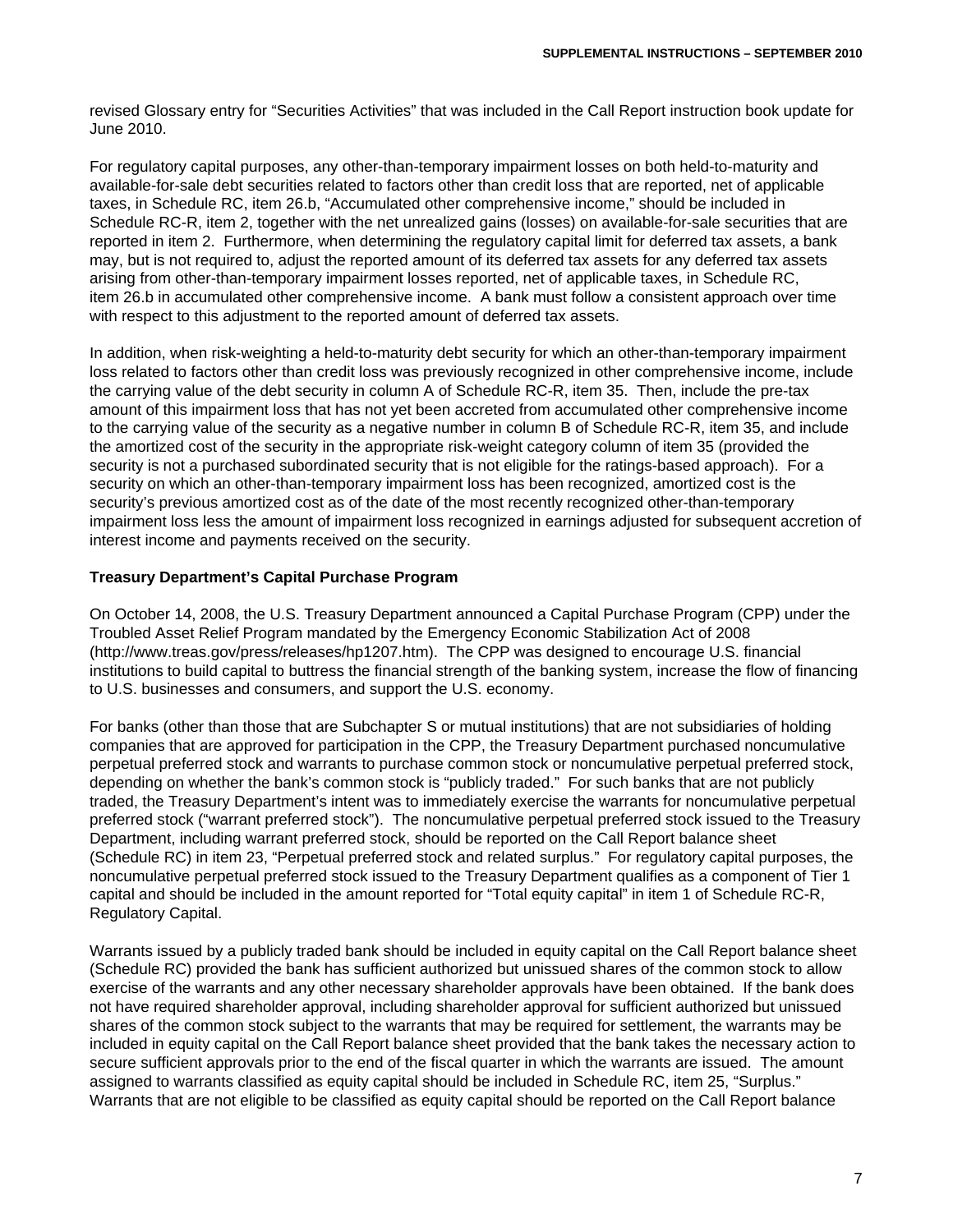sheet in item 20, "Other liabilities," and in Schedule RC-G, item 4, "All other liabilities" (where the warrants should be itemized and described if their amount is greater than \$25,000 and exceeds 25 percent of item 4).

Proceeds from a bank's issuance to the Treasury Department of noncumulative perpetual preferred stock and warrants eligible to be classified as equity capital during the calendar year-to-date reporting period should be included in Schedule RI-A, item 5, "Sale, conversion, acquisition, or retirement of capital stock, net."

For banks that have elected to be taxed under Subchapter S or are organized in mutual form, the full amount of all subordinated debt securities issued to the Treasury Department under the CPP should be reported in Schedule RC, item 19, "Subordinated notes and debentures." For regulatory capital purposes, report in Schedule RC-R, item 12, "Qualifying subordinated debt and redeemable preferred stock," the portion of such subordinated debt securities that qualify for inclusion in Tier 2 capital based on the capital guidelines of the reporting bank's primary federal supervisory authority.

### **Reporting Defined Benefit Postretirement Plans**

ASC Subtopic 715-20, Compensation-Retirement Benefits – Defined Benefit Plans-General (formerly FASB Statement No. 158, *Employers' Accounting for Defined Benefit Pension and Other Postretirement Plans* (FAS 158)), requires a bank that sponsors a single-employer defined benefit postretirement plan, such as a pension plan or health care plan, to recognize the funded status of each such plan on its balance sheet. An overfunded plan is recognized as an asset while an underfunded plan is recognized as a liability. As of the end of the fiscal year when a bank initially applied former FAS 158, the postretirement plan amounts recognized on the bank's balance sheet before applying former FAS 158 must be adjusted to recognize gains or losses, prior service costs or credits, and transition assets or obligations that have not yet been included in the net periodic benefit cost of its plans. These adjustment amounts are recognized directly in equity capital as components of the ending balance of accumulated other comprehensive income (AOCI), net of tax. Thereafter, a bank must recognize certain gains and losses and prior service costs or credits that arise during each reporting period, net of tax, as a component of other comprehensive income (OCI) and, hence, AOCI. Postretirement plan amounts carried in AOCI are adjusted as they are subsequently recognized in earnings as components of the plans' net periodic benefit cost. For further information on accounting for defined benefit postretirement plans, banks should refer to ASC Topic 715, Compensation-Retirement Benefits (formerly FAS 158; FASB Statement No. 87, *Employers' Accounting for Pensions*; and FASB Statement No. 106, *Employers' Accounting for Postretirement Benefits Other Than Pensions*)).

In addition, according to an interim decision announced by the banking agencies on December 14, 2006, banks should reverse the effects on AOCI of ASC Subtopic 715-20 for regulatory capital purposes, including for purposes of reporting and measuring the numerators and denominators for the leverage and risk-based capital ratios. The intent of the reversal is to neutralize the effect on AOCI of the application of ASC Subtopic 715-20 on regulatory capital. Banks should exclude from regulatory capital any amounts recorded in AOCI resulting from the initial and subsequent application of both the funded status and measurement date provisions of ASC Subtopic 715-20. For Call Report purposes, these excluded amounts should be reported in item 4 of Schedule RC-R, Regulatory Capital, together with the accumulated net gains (losses) on cash flow hedges. If the sum of the amounts included in AOCI (Schedule RC, item 26.b) for defined benefit postretirement plans under ASC Subtopic 715-20 and for cash flow hedges represents a net gain (i.e., a net increase) in reported equity capital, this sum should be reported as a positive value in item 4 of Schedule RC-R. If the sum represents a net loss (i.e., a decrease) in reported equity capital, it should be reported as a negative number in item 4 of Schedule RC-R.

In addition, when determining the regulatory capital limit for deferred tax assets, a bank may, but is not required to, adjust the amount of its deferred tax assets for any deferred tax assets or liabilities associated with any amounts recorded in AOCI resulting from the application of ASC Subtopic 715-20 that are excluded from regulatory capital (and reported in Schedule RC-R, item 4) in accordance with the preceding guidance. A bank must follow a consistent approach over time with respect to such adjustments.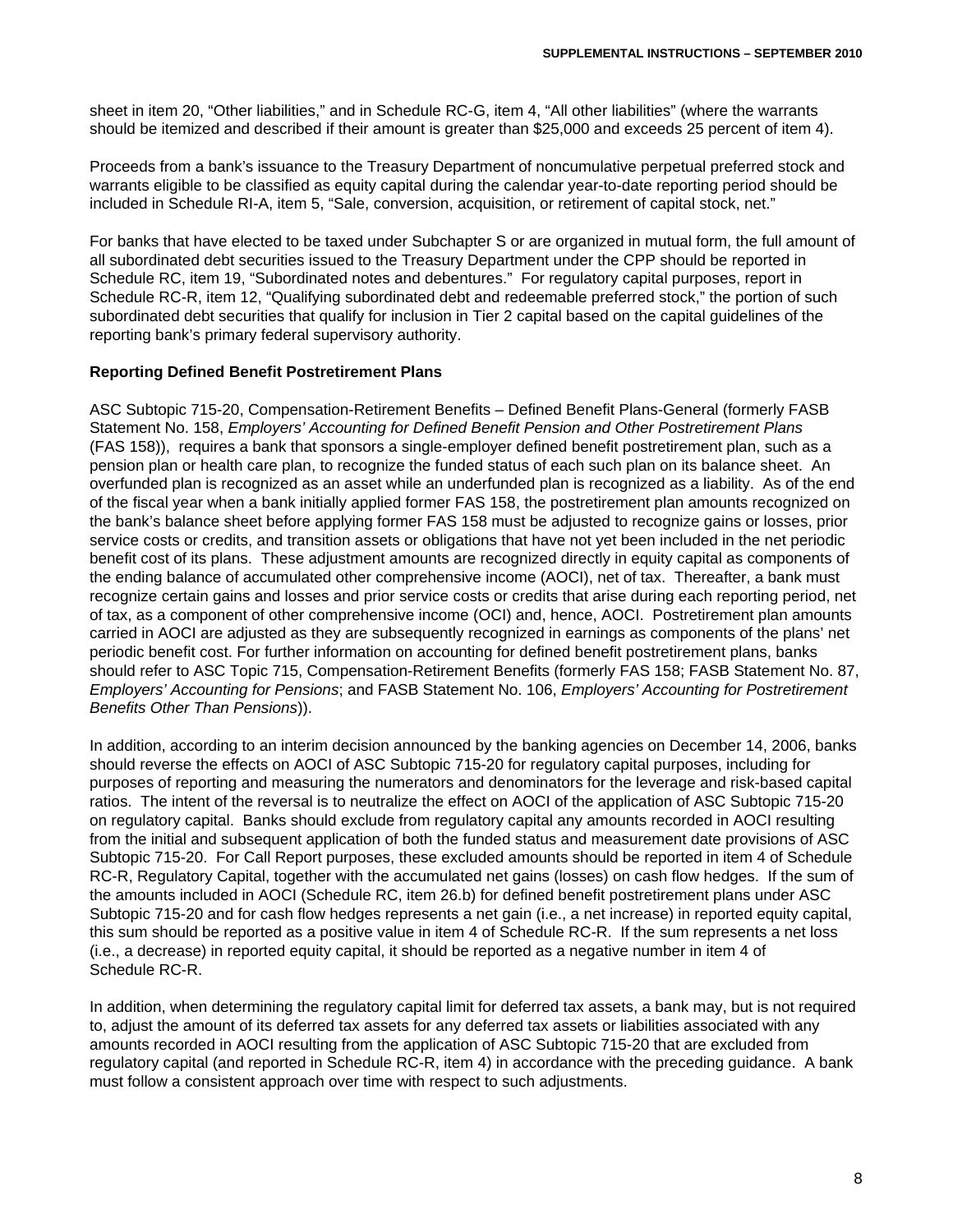For purposes of reporting and measuring the denominators for the risk-based and leverage ratios, banks should also adjust their assets for any amounts recorded in AOCI affecting assets resulting from the initial and subsequent application of the funded status and measurement date provisions of ASC Subtopic 715-20. Specifically, assets recognized or derecognized as an adjustment to AOCI as part of the incremental effect of applying ASC Subtopic 715-20 should be reported as an adjustment to assets in item 42 of Schedule RC-R, column B, and should also be reported in item 26 of Schedule RC-R. For example, derecognition of an asset recorded as an offset to AOCI as part of the initial incremental effect of applying ASC Subtopic 715-20 should be recorded as a negative amount in item 42, column B, of Schedule RC-R and as a positive amount in item 42, column F. This amount should also be added back to average total assets for leverage capital purposes by reporting it as a negative number in item 26 of Schedule RC-R. As another example, the portion of a benefit plan surplus asset that is included in Schedule RC, item 26.b as an increase to AOCI and is included in item 42, column A, of Schedule RC-R should be excluded from risk-weighted assets by reporting the amount as a positive number in item 42, column B. This amount should also be deducted from average total assets for leverage capital purposes by reporting the amount as a positive number in item 26 of Schedule RC-R. In addition, the adjustments for purposes of calculating risk-based capital and the leverage ratio described above should be adjusted for subsequent amortization of such amounts from AOCI into earnings.

### **Amending Previously Submitted Report Data**

Should your bank find that it needs to revise previously submitted Call Report data, please make the appropriate changes to the data, ensure that the revised data passes the FFIEC-published validation criteria, and submit the revised data file to the CDR using one of the two methods described in the banking agencies' cover letter for the September 30, 2010, report date. For technical assistance with the submission of amendments to the CDR, please contact the CDR Help Desk by telephone at (888) CDR-3111, by fax at (703) 774-3946, or by e-mail at CDR.Help@ffiec.gov.

## **Other Reporting Matters**

For the following topics, banks should continue to follow the guidance in the specified Call Report Supplemental Instructions:

- The extended net operating loss carryback period under the Worker, Homeownership, and Business Assistance Act of 2009 – Supplemental Instructions for June 30, 2010 (http://www.ffiec.gov/PDF/FFIEC\_forms/FFIEC031\_041\_suppinst\_201006.pdf)
- Accounting for share-based payments under FASB Statement No. 123 (Revised 2004), *Share-Based Payment* – Supplemental Instructions for December 31, 2006 (http://www.ffiec.gov/PDF/FFIEC\_forms/FFIEC031\_041\_suppinst\_200612.pdf)
- Tobacco Transition Payment (Buyout) Program **–** Supplemental Instructions for March 31, 2006 (http://www.ffiec.gov/PDF/FFIEC\_forms/FFIEC031\_041\_suppinst\_200603.pdf)
- Commitments to originate and sell mortgage loans **–** Supplemental Instructions for March 31, 2006 (http://www.ffiec.gov/PDF/FFIEC\_forms/FFIEC031\_041\_suppinst\_200603.pdf) and June 30, 2005 (http://www.ffiec.gov/PDF/FFIEC\_forms/FFIEC031\_041\_suppinst\_200506.pdf)
- Reporting of funds invested through Bentley Financial Services, Inc. Supplemental Instructions for June 30, 2003 (http://www.ffiec.gov/PDF/FFIEC\_forms/FFIEC031\_041\_suppinst0603.pdf)